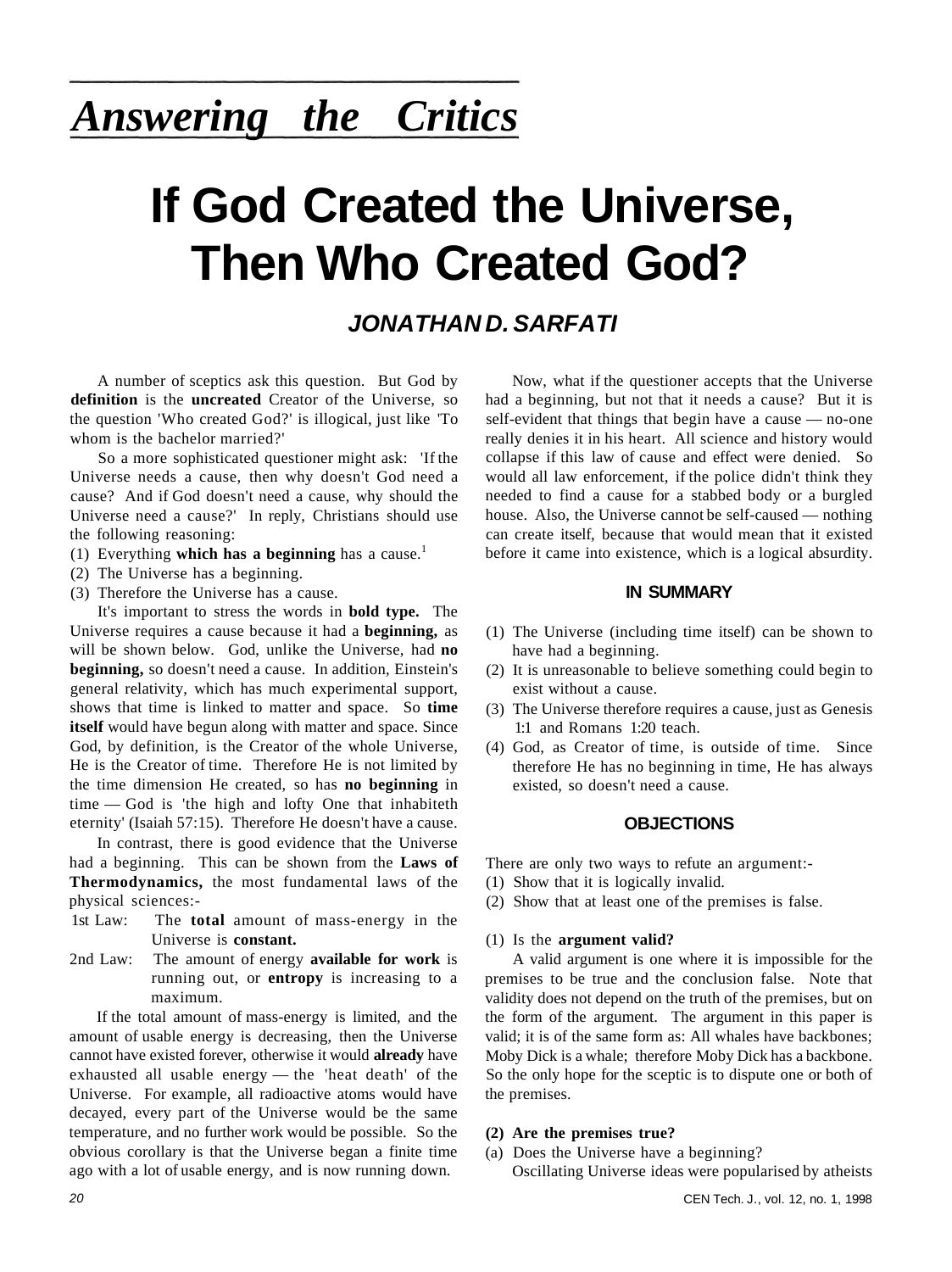like the late Carl Sagan and Isaac Asimov solely to avoid the notion of a beginning, with its implications of a Creator. But as shown above, the Laws of Thermodynamics undercut that argument. Even an oscillating Universe cannot overcome those laws. Each one of the hypothetical cycles would exhaust more and more usable energy. This means every cycle would be larger and longer than the previous one, so looking back in time there would be smaller and smaller cycles. So the multicycle model could have an infinite future, but can only have a finite past. $<sup>2</sup>$ </sup>

Also, there are many lines of evidence showing that there is far too little mass for gravity to stop expansion and allow cycling in the first place, that is, the Universe is 'open'. According to the best estimates (even granting old-Earth assumptions), the Universe still has only about half the mass needed for re-contraction. This includes the combined total of both luminous matter and non-luminous matter (found in galactic halos), as well as any possible contribution of neutrinos to total mass. $3$  Some recent evidence for an 'open' Universe comes from the number of light-bending 'gravitational lenses' in the sky.<sup>4</sup> Also, analysis of Type la supernovae shows that the Universe's expansion rate is not slowing enough for a closed Universe.<sup>5 $n7$ </sup> It seems like there is only 40-80 per cent of the required matter to cause a 'big crunch'. Incidentally, this low mass is also a major problem for the currently fashionable 'inflationary' version of the 'Big Bang' theory, as this predicts a mass density just on the threshold of collapse — a 'flat' Universe.

Finally, no known mechanism would allow a bounce back after a hypothetical 'big crunch'.<sup>8</sup> As the late Professor Beatrice Tinsley of Yale explained, even though the mathematics **says** that the Universe oscillates, *'There is no known physical mechanism to reverse a catastrophic big crunch'.* Off the paper and into the real world of physics, those models start from the Big Bang, expand, collapse, and that's the end.<sup>9</sup>

#### (b) Denial of cause and effect.

Some physicists assert that quantum mechanics violates this cause/effect principle and can produce something from nothing. For instance, Paul Davies writes:

'. . . *spacetime could appear out of nothingness as a result of a quantum transition.* . . . *Particles can appear out of nowhere without specific causation* . . . *Yet the world of quantum mechanics routinely produces something out of nothing*'.<sup>10</sup>

But this is a gross misapplication of quantum mechanics. Quantum mechanics **never** produces something out of nothing. Davies himself admitted on the previous page that his scenario *'should not be taken too seriously*'.

Theories that the Universe is a quantum fluctuation must presuppose that there was something to fluctuate their 'quantum vacuum' is a lot of matter-antimatter potential — not 'nothing'. Also, I have plenty of theoretical and practical experience at quantum mechanics from my doctoral thesis work. For example, Raman spectroscopy is a quantum mechanics phenomenon, but from the wavenumbers of the spectral bands, we can work out the masses of the atoms and force constants of the bonds causing the bands. To help the atheist position that the Universe came into existence without a cause, one would need to find Raman bands appearing without being caused by transitions in vibrational quantum states, or alpha particles appearing without pre-existing nuclei, etc. If quantum mechanics was as acausal as some people think, then we should not assume that these phenomena have a cause. Then I may as well burn my Ph.D. thesis, and all the spectroscopy journals should quit, as should any nuclear physics research.

Also, if there is no cause, there is no explanation why **this particular Universe** appeared at a **particular time,**  nor why it was a Universe and not, say, a banana or cat which appeared. This Universe can't have any properties to explain its preferential coming into existence, because it wouldn't have **any** properties until it actually came into existence.

#### **Is Creation by God Rational?**

A last desperate tactic by sceptics to avoid a theistic conclusion is to assert that creation in time is incoherent. Davies correctly points out that since time itself began with the beginning of the Universe, it is meaningless to talk about what happened 'before' the Universe began. But he claims that causes must precede their effects. So if nothing happened 'before' the Universe began, then (according to Davies) it is meaningless to discuss the cause of the Universe's beginning.

But the philosopher (and New Testament scholar) William Lane Craig, in a useful critique of Davies, $11$  pointed out that Davies is deficient in philosophical knowledge. Philosophers have long discussed the notion of **simultaneous causation.** Immanuel Kant (1724-1804) gave the example of a weight resting on a cushion simultaneously causing a depression in it. Craig says:

*'The first moment of time is the moment of Gods creative act and of creation's simultaneous coming to be'.* 

Some sceptics claim that all this analysis is tentative, because that is the nature of science. So this can't be used to prove creation by God. Of course, sceptics can't have it both ways: saying that the Bible is wrong because science has proved it so, but if science appears consistent with the Bible, then well, science is tentative anyway.

#### **FURTHER READING**

More information can be found in the following works. Unfortunately they are too friendly towards the unscriptural 'Big Bang' theory with its billions of years. But the above arguments are perfectly consistent with a recent creation in six consecutive normal days, as taught by Scripture,

(a) Craig, W. L., 1984. **Apologetics: An Introduction,**